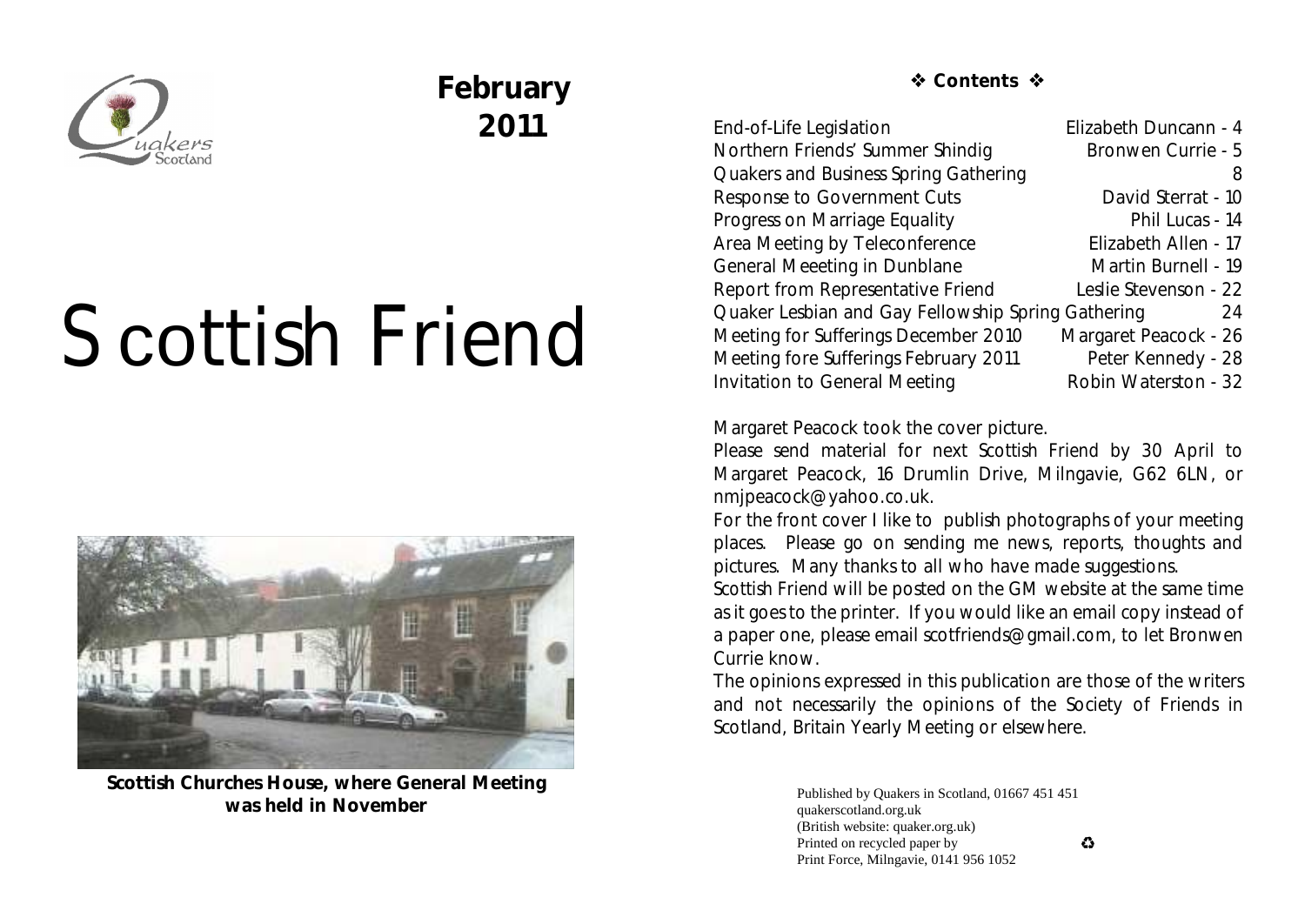Some time ago, I responded to an invitation to make submissions to the End-of-life committee considering the proposed Bill to go before the Scottish Parliament. I did so as I felt very strongly about this Bill and its consequences. I was not surprised when it was defeated but was, nonetheless, disappointed.

It seems to me that we cannot base our legislative system on the (potential) mythology of a 'God'. Only if someone can prove that 'God' exists and that He wants us to behave in a certain way, would we have to take it into account when making our Laws.

What about basing our Laws on 'ethics'? Well – whose ethics? That would still leave us in the realm of subjectivity which is no basis for law-making as it automatically invites discrimination over whose standards are adopted and whose are not. We (almost) all accept that some crimes are so wrong that they must be outlawed but, actually, these are still based on what makes for the smoothest running of the societies in which we live and co-exist with others in as peaceable a state as possible, to maintain maximum 'profit' from our lives.

So if 'God' cannot be invoked to argue for or against the End-of-Life Bill, and ethics are dubiously biased, what can we base our arguments on?

I feel that only the person affected directly has the right to say when s/he has had enough and wants to end their existence in this world. Having nursed three people, I can say with utter certainty that palliative care is not the answer – even when it is available. Palliative care is just that – and more often makes the onlookers feel better but not the patient. Who has the right to say that

someone must continue to exist even though their body may be racked with pain, with no hope of amelioration let alone cure, and even if that continued existence is only maintained by keeping the patient too doped-up to communicate with the world? An unbearable existence is all the more hideous if the patient cannot even communicate to others how awful it is. Just because the patient is kept silent and thus unable to complain is no reason to assume that the situation is acceptable.

Choice should be available to us all in every aspect of our lives – why do people object to this final choice being ours and ours alone? No one except me can say what is acceptable to me with regards to what I can or am willing to suffer. 'Walk a mile in my shoes before you criticise me' is a good piece of advice: the trouble is, we cannot subject opponents to suffering the end-stages of another person's life just for them to have some experience – we have to hope they are empathetic. And that is just not good enough as it is again purely subjective and discriminatory.

I watched three good people end their lives in pain, distress and the enduring belief that they had had enough and should have 'gone' months earlier. 'The Earth is for the living', 'resources should be spent on those who can benefit from them', 'why won't they let me go?' are three quotes from them.

Each wanted to die in their own homes with their family about them. Each was denied this. Each wanted to be free from pain and was denied this, despite being on the maximum doses of analgesia permitted. Each wanted the dignity of being fully compos mentis but was denied this. Each wanted to die while in a relatively peaceful and content frame of mind, remembering pleasant events from their lives with loved ones, but each was denied this. How was that good for them?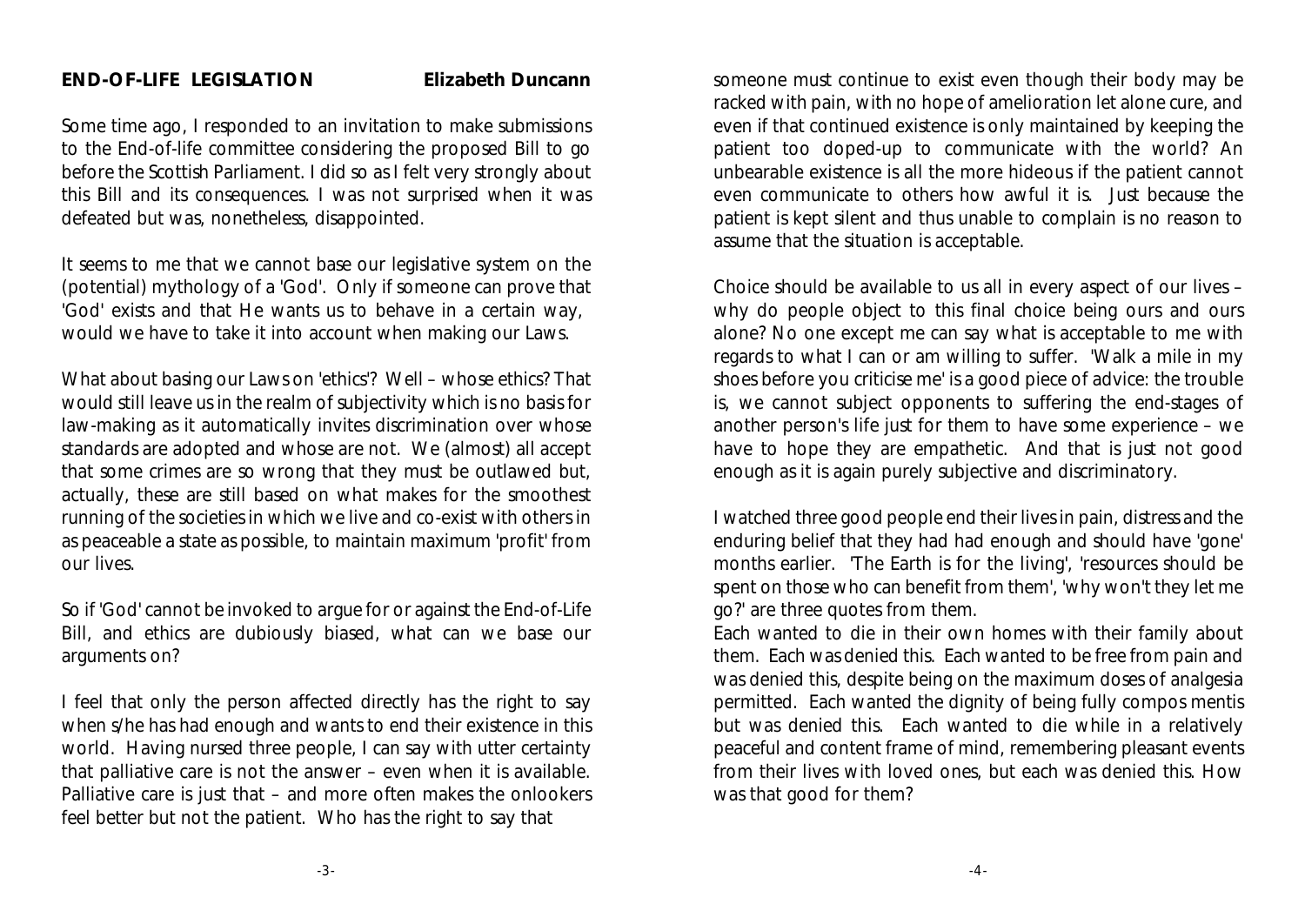They became not human individuals but, literally, just bags of bones that belonged to others who had the right to say what happened to them and who took no account of what they actually wanted or were feeling. Do you want that for yourself? I don't.

I – like many others - shall take responsibility for myself but (given the lack of help I can legally ask of others) I shall have to consider going sooner rather than later – while I can still take an active role in managing my own fate and don't have to rely on help from others when my limbs let me down. But perhaps that is what 'they' are trying to force us into, leaving 'them' with no expensive care bills and clear consciences! Am I cynical or what?

**Northern Friends' Summer School - 50 Years and Still Going Strong!**

As promised in my article in the last Scottish Friend, plans for the Grand Reunion to celebrate 50 years of Northern Friends' Summer School (Summer Meeting / Gathering / Shindig… according to which decade you attended it!) are now taking shape. And whether you were a young participant, a member of staff or even a trustee in more recent years, we hope you will come and join us to celebrate and give thanks for a wonderful event which has inspired several generations of young Friends.

The reunion will take place in Edinburgh on Saturday 7<sup>th</sup> May, and will be in two parts:

i) a **Meeting for Worship at 2.00pm in the Quaker Meeting House, 7 Victoria Terrace**, followed by tea and cakes and an opportunity to meet up and reminisce.

 ii) a **Shindig Event** (which we hope will include a bit of a ceilidh, some vintage Radio Ayton / A-Drax / A-Bell / A-Lo sketches), starting at **7.30pm in the Debating Hall, Teviot Row House, Bristo Square, Edinburgh EH8 9AJ.**

In order to keep track of numbers, please let us know you are coming - even if only to one of the events - giving us your name (as it was then!) and if possible the years you attended. As a secondary purpose of this Reunion is to raise bursary funds in order to keep youngsters coming to this amazing event, and also in order to cover the costs of the reunion, there will be a charge for the evening Shindig Event. We are asking for a minimum donation (more if you can manage it!) of £15 (waged) and £10 (unwaged/student) per person (partners are also welcome of course). You can order your ticket(s) by sending a cheque, payable to "Northern Friends Youth Events Trust", to Bron Currie at the contact details below or by electronic transfer.

Please email summerschoolreunion@gmail.com for bank details.

Please note that owing to licensing regulations at Teviot Row House, the evening event is only open to over-18s.

We really want to see you there in person! But there are one or two other things we want too.

#### PLEASE:

 1. Spread the word! We are trying to let as many people as possible know about the reunion but we are sure there will be people missed. If you have any way of contacting others please share this information with them. We also have a Facebook group for the facebook-literate – search for NFSS 50 year reunion).

 2. Share w.ith us your memories and photos. We hope to be able to create memory and photo board to display at both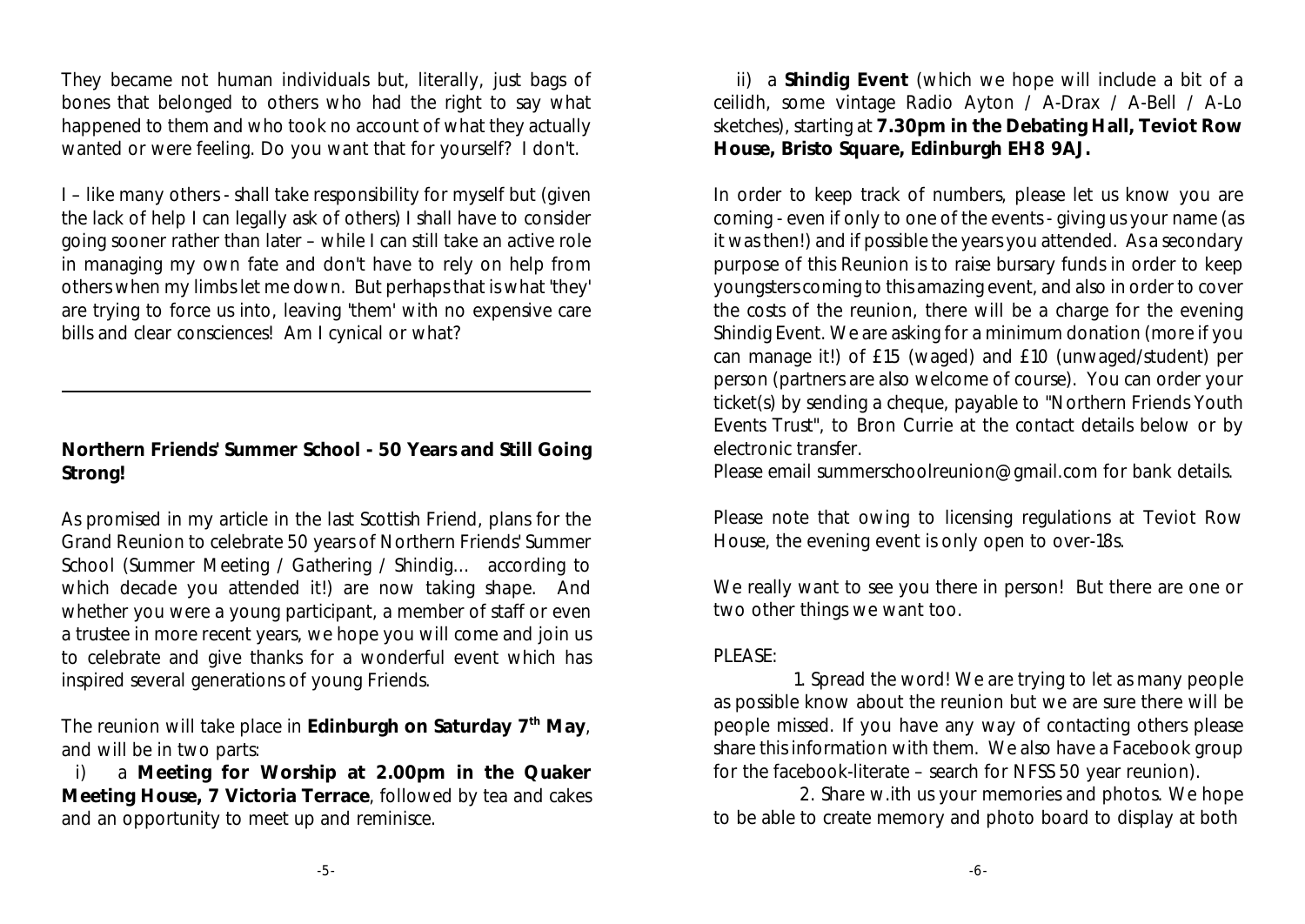parts of the reunion. If you are able to scan in photos please then email them to us (summerschoolreunion@gmail.com) letting us know which year(s) they are from. If you are unable to make them electronic, you can send us postal copies to the contact details below. We will take great care of them, and if you write your name on the back and send us a SAE we will return them to you after the reunion. Please also send us your stories and memories – typed or handwritten and we will endeavour to add these to the boards too.

 1. SKETCHES – do you have any favourite skits, sketches or songs from your summer school days? Are you willing to recreate them at the evening shindig? If so, please contact Ken Latham (contact details below) who is overseeing this part of the reunion.

 2. If you have any further ideas or would like to offer help in any way, please do get in touch. We'll be delighted to hear from you.

Finally, to get in touch with us you can email any of us at summerschoolreunion@gmail.com,or contact us by phone or snailmail

Roz Currie, 1/2, 5 Torrisdale Street, Glasgow,G42 8PZ 0141-423 7746

Bron Currie, Taigh na Torraig, Bruichladdich, Isle of Islay, PA49 7UN tel: 01496-850 006

Ken Latham, 38 Baldovan Terrace, Dundee, DD4 6LS - 07887-840 367

We - Roz and Bron Currie - are looking forward to hearing from you!



**Quakers & Business Spring Gathering and AGM 2011** 

**Mainstreaming Ethical Futures - Inspiring Economies and Businesses for a Sustainable World**

Friends' Meeting House, Edinburgh, Saturday, 2 April 2011, 9:30am - 6:00pm

Help to make change happen the Quaker way (QF&P 24.56) - Take up and strengthen your own role in mainstreaming ethical, economic and business change.

All are welcome to the Gathering. An attendance fee of £20 for Q&B members and £25 for non-members will cover room hire, refreshments and donations.

Note from Daphne Wassermann (Glasgow Meeting).

We do hope that this event will be well supported by Scottish Friends and others. Please bring it to the attention of anyone you know with an interest in how organisations can work ethically.

#### **PROGRAMME**

0. 9.30 Registration. 9.45 Meeting for Worship

I. 10.00 am - 10.45 am: Q&B's AGM: Join Q&B now or on the day, to join our work of promoting Quaker principles in business and the workplace. Q&B is the recognised network for Friends in or interested in business and the world of work, plus those in sympathy with us.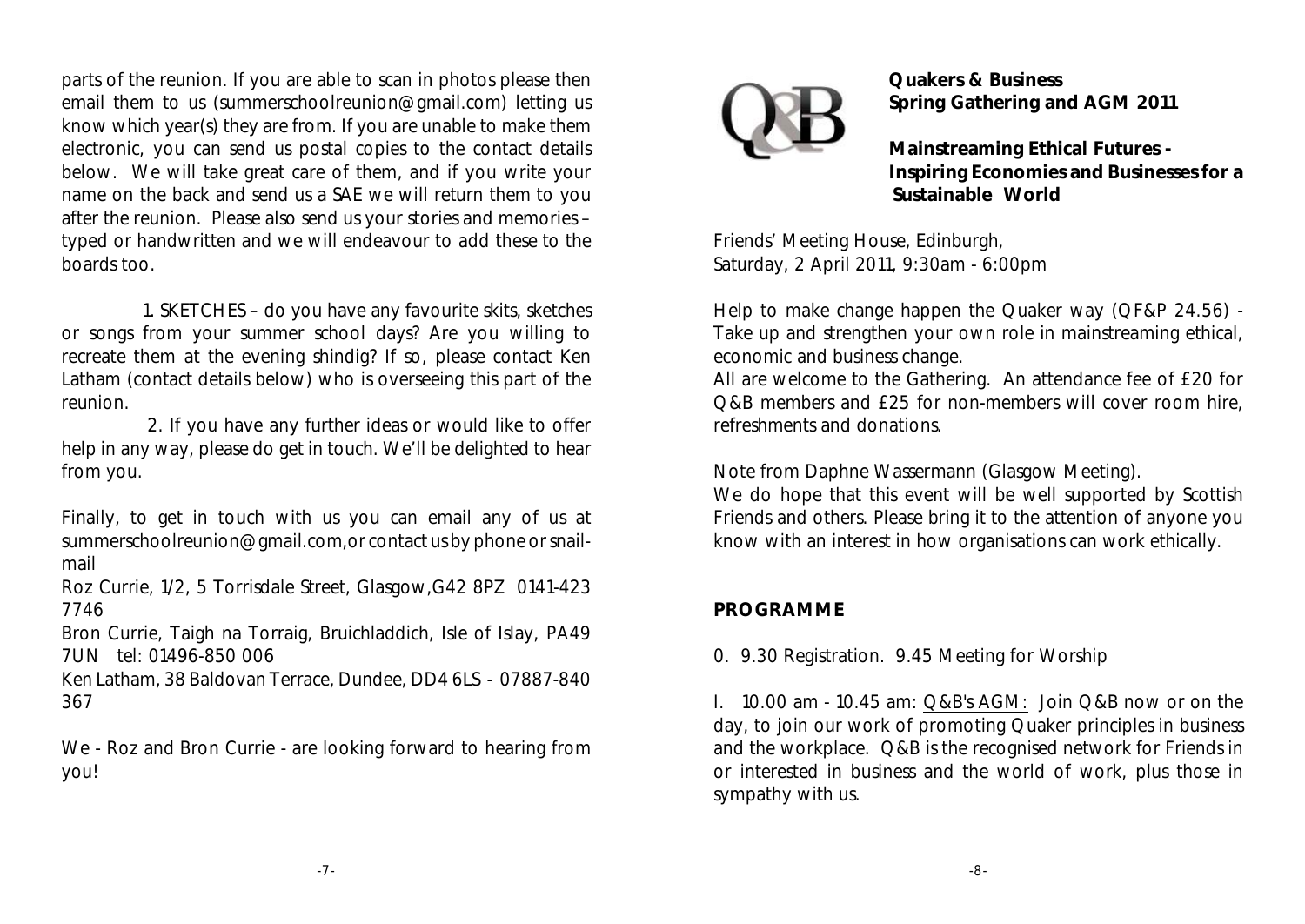II. 10.45 - 4.45 pm: The Discussion: Mainstreaming Ethical Futures - Inspiring Economies and businesses for a sustainable world. Led by: Alastair McIntosh, a member of RBS, and members of the Eigg Community: living the reality, grasping mainstreaming issues, and building vision

III. 5.00 pm - 6.00 pm: The Q&B Lecture: - delivered by Alastair McIntosh, author of: Soil & Soul, and of: Hell and High Water

The Gathering's outputs will feed all participants, and also will feed Q&B's work for change in the economic and business world - a world which exists to serve us all, and so, we contend, needs to be held in trust by and for us all, in new and creative ways.

Come and be part of the movement to help make change happen the Quaker way, via quiet processes and small circles (QF&P 24.56). Leave with new ideas and understandings to guide your own life generally - including its spiritual, economic, charitable and business aspects.

To Book and for queries, contact Tim Phillips via: clerk@qandb.org

We welcome payments by BACS transfer to Sort Code 08-92-99, Account Number 65066607 (please include "<your surname> SG" in the reference field) or pay by PayPal:

http://www.quakersandbusiness.org.uk/

**A response from Quakers in Scotland to Government cuts**

**David Sterrat**

In November and January South East Scotland Area Meeting considered the UK Government spending cuts which are presently happening most severely south of the Border, and which look set to start in earnest in Scotland after the May elections. We were concerned that the effect of the cuts is likely to be hardest on the worst off in society. There was a feeling that we should do something about this, but what?

One suggestion was that we could put forward alternative cuts, such as getting rid of Trident. This would be a very good place to start, and I am sure that we could find other areas where money is wasted - for example in locking up minor offenders in prisons rather than trying to rehabilitate them. However, even these good cuts may well not balance the budget.

Among the major political parties, there seems to be an implicit assumption that we should deal with the budget deficit by cutting Government expenditure rather than by increasing its income. At all costs, income tax cannot be raised, not even on the higher rates of income. "Hard-working" families cannot afford to pay more income tax. However, the low-paid and those on benefits are, apparently, able to afford the recent VAT increase in spite of it having a proportionately greater impact.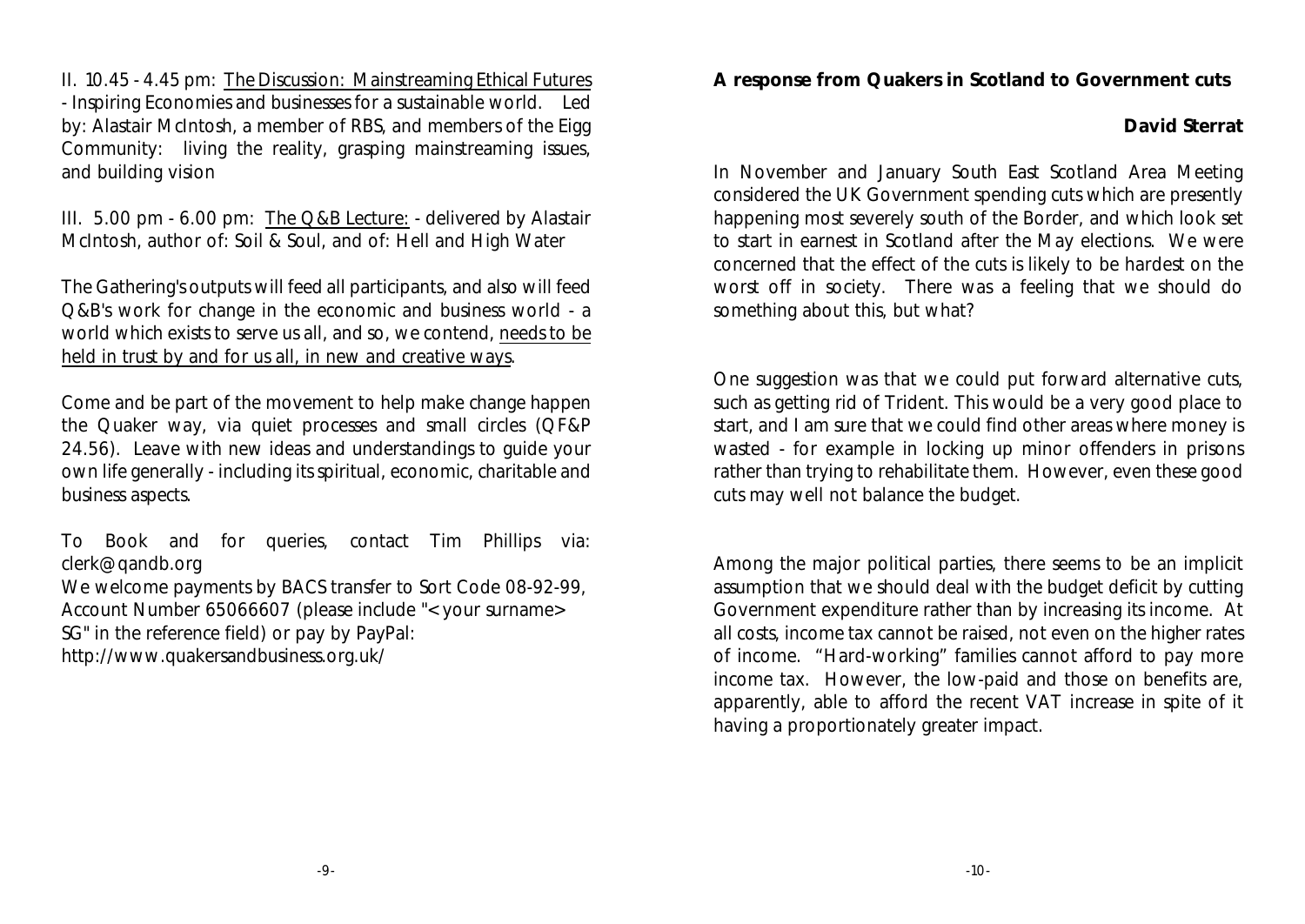People with the lowest incomes in society are going to be affected most by the cuts in services too. Cuts will fall in areas like social services and children's services, which tend to be used by the least well-off. Even cuts which affect people on all incomes will have a disproportionate effect on the poor. The better-off may mourn the loss of a library, but they will still be able to afford books; the same library closure will cut off some of the poorest from their only source of books.

This amounts to an increase in inequality in society, and this goes against our Testimony to Equality. We felt in the words of the STUC's campaign, "there is a better way": if the budget cannot be balanced by "good" cuts, the richer should pay more taxes and the poorest should not lose out.

Furthermore, many of the cuts seem to be false economy. For example, withdrawing support for children in their early years is likely to lead to them having greater problems later in life – which will be a personal tragedy and costlier for society to manage.

We felt that Quakers should add their voices to those from various bodies including the unions, charities and churches and make these points to leaders of the political parties in Scotland before the May election. We hope that interested Friends from around Scotland will be able to draft a letter to political leaders that March General Meeting will be able to unite behind. If you are interested in joining in, please email David Sterratt <david@sterratt.me.uk> or phone on 0131 556 1367.

In the letter, we might want to mention the recent evidence that Equality is not just a spiritual imperative, but that it is actually in everyone's interests to make society more equal.



In their book *The Spirit Level: Why Equality is Better for Everyone*, Richard Wilkinson and Kate Pickett show that in richer societies, increasing average per-capita income does not imply that people live longer, are happier or that the society is less violent (left-hand graph). However all these things are correlated with the amount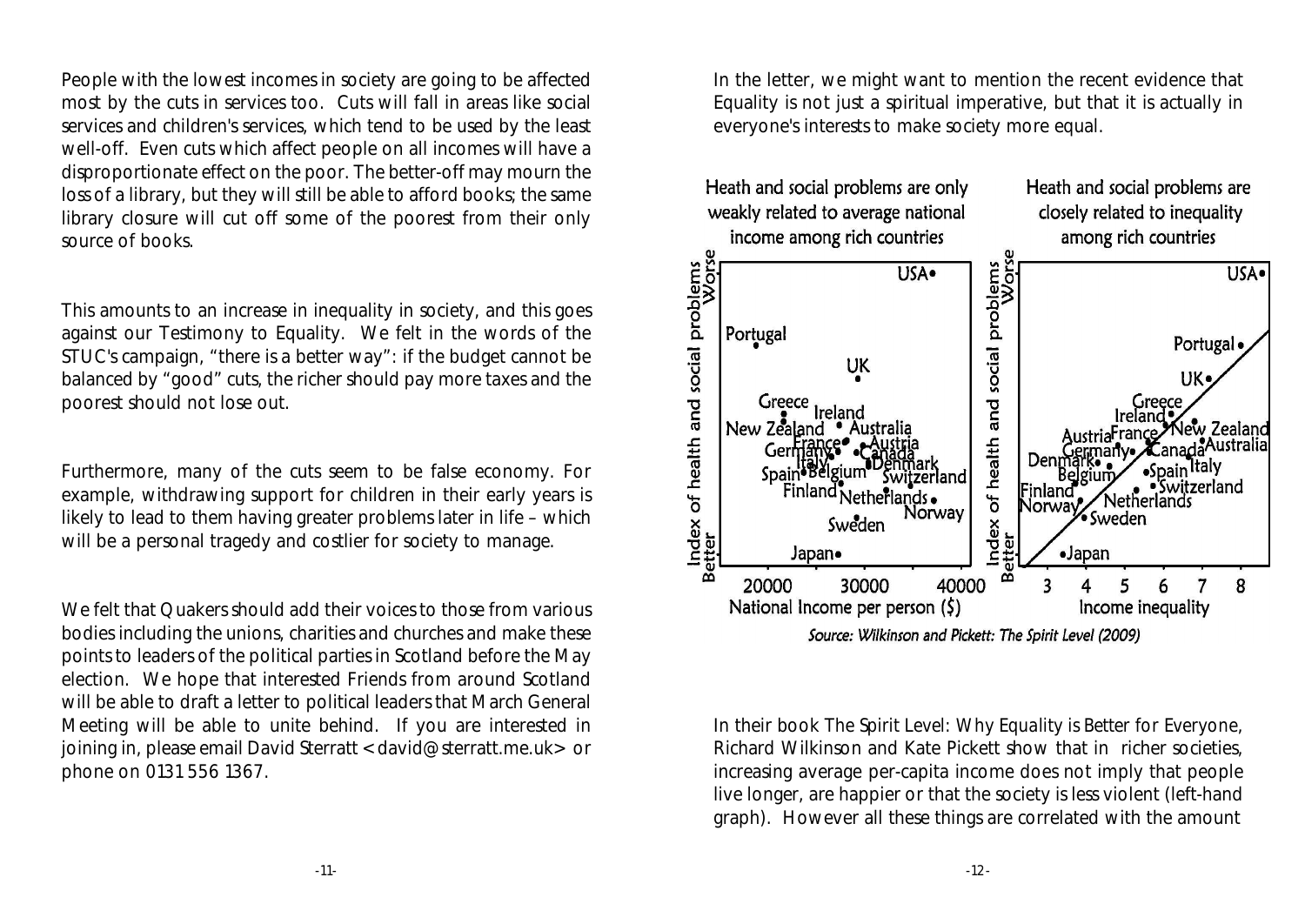of inequality, as measured by how many times more the income of the richest 20% is than the poorest 20% (right-hand graph). More equal societies seem to do better.

It might be thought that only those on low incomes would benefit from a more equal society and that those on higher incomes would gain nothing in return for lower net income. In fact, there is evidence emerging that in more equal countries people of all social classes have longer life expectancy than their counterparts in the corresponding social classes in less equal countries.

Why equal societies seem to do better is not proven. The authors of the Spirit Level put forward the hypothesis that it is easier for more equal societies to be more cohesive, which reduces differences in social status and also promotes trust between people. Increasing trust could be key to making progress in a number of areas. For example, stress levels are likely to be lower in a more trusting society and, given the evidence that chronic stress can lead to illhealth, this would lead to improved health. There is also evidence that differences in social status could affect health: a study of civil servants, all of whom worked in a similar office environment, shows that those in lower positions were likely to suffer more disease.

Interestingly, it does not appear to matter whether a more equal society is created by taxing more, or paying more equal wages: the high-tax Scandinavian countries top the equality charts with low-tax Japan, but they both score highly on measures such as health and happiness. In Scotland surely we can improve on both fronts!

**Marriage Equality in Scotland**

**Phil Lucas, Convener GM working group on same sex marriage**

Following the decision taken by Britain Yearly Meeting in 2009, General Meeting for Scotland appointed last year a small group to research and advise on ways of bringing about equality for all couples seeking legal recognition of their partnerships. An Edinburgh-based group of Friends had already done some work on the issue, had established links with the Equality Network, which we have been able to pick up and had established that, as down south, Unitarians and Liberal Jews share our objectives.

We first sought an interview with Fergus Ewing, the minister with responsibility for this area. He declined to meet us but suggested we talk to Simon Stockwell, the civil servant to the Scottish Government assigned to this area of work. John Phillips and I met with Simon in October. He was very straightforward and encouraging, told us that the issue was not high on the present Government's agenda, that there was no hope of getting it raised in Holyrood before the election in May 2011 and that our best way forward was to try to get some commitment in parties' election manifestos. He gave us the names of some MSPs who he knew shared our concern.

Subsequent letters have brought little return but we do know that both the Green Party and the Liberal Democrats are committed to working towards equality in this area, in Scotland as in England. Iain Grey, the leader of the Labour group, happens to be my constituency MSP. Having received no reply to a letter, I met him at a constituency surgery. The issue was clearly not even a small blip on his radar and he certainly had not thought of including it in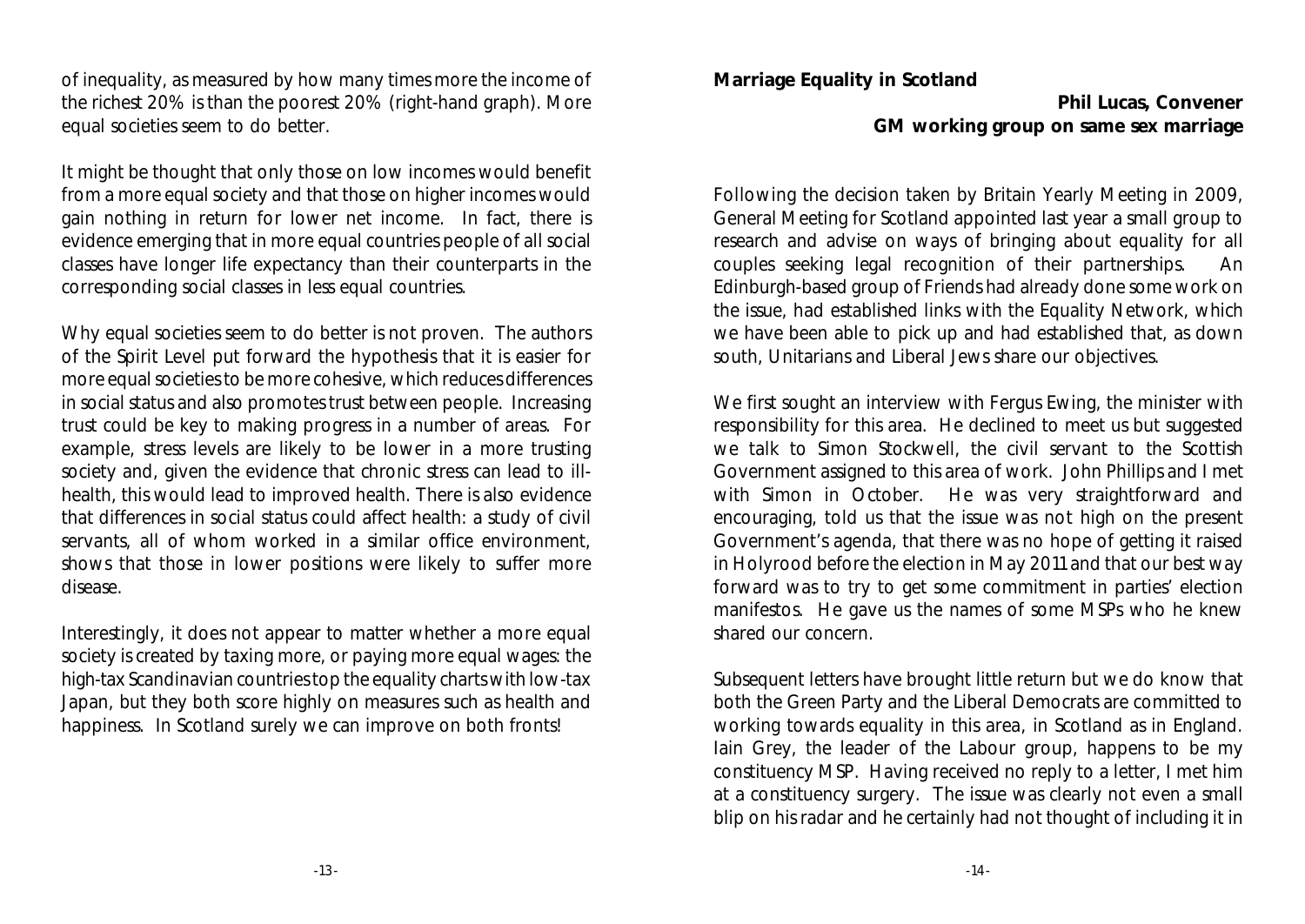Labour's manifesto. Was the civil partnership legislation not enough, he asked. I told him about the Marriage Equality Symposium I was shortly to attend and he did ask me to write to him after the event to put him in the picture.

The Symposium was organised by the Equality Network and took place in a hotel close to Holyrood. It was well organised and attended and I found it both enjoyable and informative. I was impressed by Tim Hopkins' (Director of the Equality Network) clear analysis of the legislative landscape and the main legal issues requiring attention. Most of you will be aware that at present Scottish Law allows religious, humanist and civil marriage for mixed but not same sex couples while allowing civil partnership for same but not mixed sex couples and only in a secular context. Quakers, since our Yearly Meeting in 2009, have been seeking full equality. In England and Wales, Quakers were among those who have been successful in lobbying for a step towards that goal: it will soon be possible for civil partnerships to be celebrated there in a religious context.

Kenneth Norrie, Head of the Law School at Strathclyde University and a specialist in family law, gave an entertaining account of the international scene and I was impressed by the number of countries which have moved much further towards equality than we have. One knew about Canada and could have guessed this would be true of Scandinavian countries but Spain and South Africa came as surprises to me. We were also given a salutary reminder that for most of the world there is continuing huge discrimination against and often persecution of gays and lesbians.

John Curtice (Professor of Politics at Strathclyde and a familiar TV pundit) presented the result of surveys which reflect changing attitudes in Scotland and elsewhere over the past fourteen years.

The change in climate is very recent, he said, but quite dramatic and there are indications that the civil partnership legislation has moved public opinion on significantly, though there remains a 'non-trivial minority' which still considers same-sex partnerships to be wrong. A survey of attitudes of church attenders in Scotland reveals that a majority across all denominations, including Roman Catholics, now favour same sex marriage (though this would not seem to be reflected in official views!)

A panel session included representatives of SNP, Labour, Conservative, Lib Dem and Green parties. Lib Dems and Greens have marriage equality in their manifestos. The spokespeople for Labour and SNP were both circumspect, though pro equality themselves, indicating that their parties were far from united on the matter and that it was not high on their party agendas. The Tory, a member of the LGB Tory group, thought there would be greater support for equality from his party in Westminster than in Holyrood. Opinion at the conference was divided about whether we should seek to get the law changed for Scotland via Holyrood or to go for a whole UK approach via Westminster.

I left unclear what the hope may be of getting legal change during the present Westminster or the next Holyrood parliaments. Public opinion has moved perhaps further than the politicians realise (as I am telling Iain Grey). It is one we shall need to keep working at. As far as religious groups are concerned, Quakers, Unitarians and Liberal Jews share the same aim and, according to the research, a majority of adherents of the larger churches would support change and that proportion is growing steadily.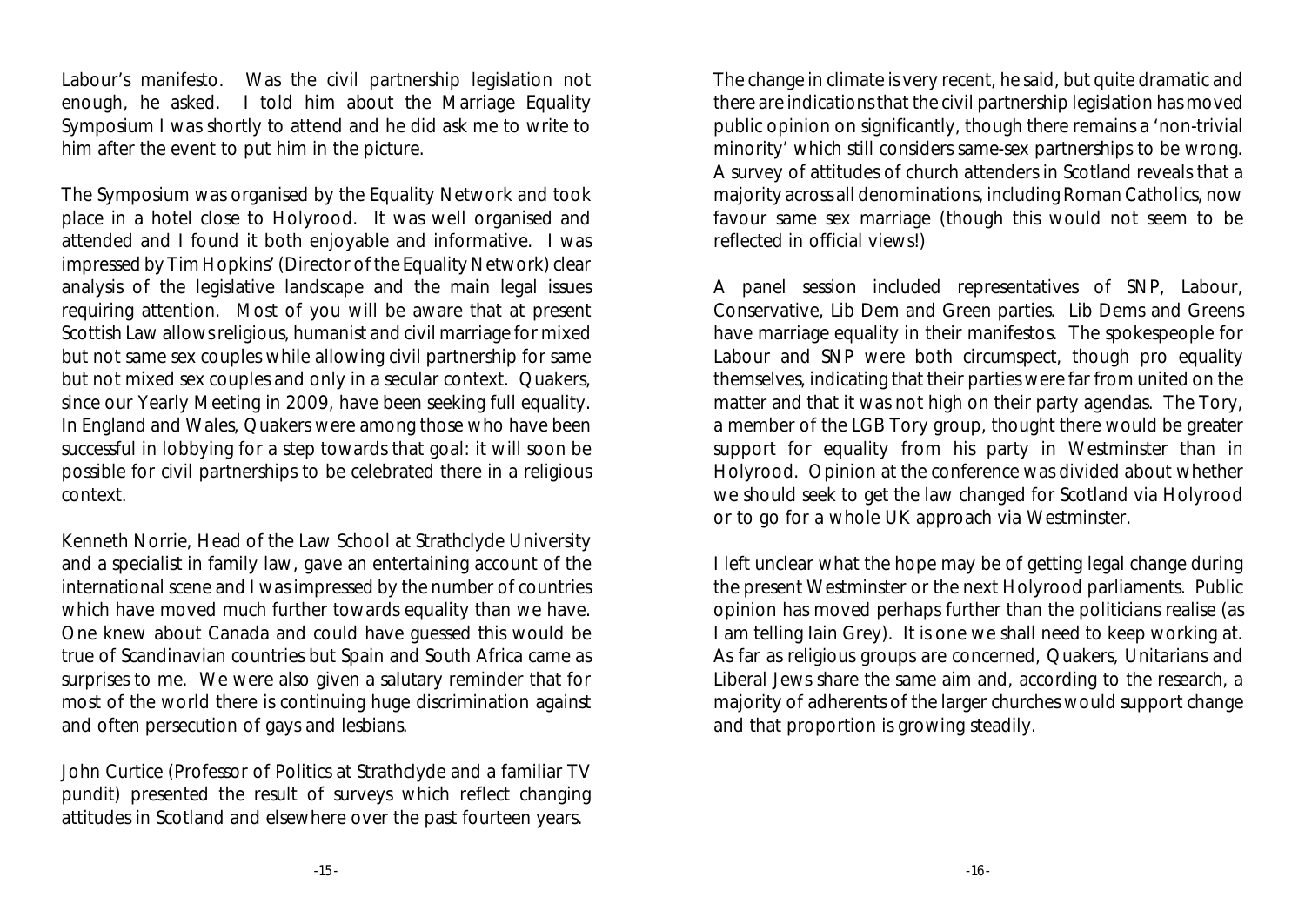#### **West Scotland Area Meeting by Telephone Conference Elizabeth Allen - Clerk, West Scotland AM**

In Wigtown on a sunny day in June, we set the dates for Area Meeting for the following year, being mindful that in the winter months it would be prudent to hold our meetings in the city. As the time drew near for bleak December's Area Meeting, sunny June was just a memory and severe weather warnings, road closures, dangerous driving conditions, snow and more snow was the reality. Events were being cancelled everywhere but there was still over one week to go before Area Meeting and there might be a thaw or at least an easing of conditions! Snow continued to fall and e-mails from Friends in our scattered Local Meetings and from Glasgow suburbs started to arrive in flurries in my mail box and it became evident, even to an eternal optimist like me, that the only people who were going to be at Area Meeting in Glasgow were those who could walk and even they were going to have difficulty. It looked like we would have to cancel it, or was there something else we could do.? Phones were ringing, Friends were talking, bright ideas were in the air and a Meeting for Business by telephone conference emerged as something we might try.

It was simple to set up. The system we chose was one where Friends joined the conference at the pre-arranged time by dialling in and entering a code number. We set a clear time frame for the meeting, one hour, which cost each participant £3. The agenda was re-drafted and focused on routine and essential business. Full draft minutes were circulated in advance.

Eleven Friends from seven of our nine Local Meetings took part. During our opening worship 2.84 of Quaker Faith and Practice was read out and Friends were reminded that God is with us in every place. This was an inspirational moment. We settled into the telephone conference, we dealt with the business and we held together in that worshipful spirit until the end of our meeting.

So what was it like to take part in an Area Meeting by telephone conference? Friends were pleasantly surprised at how well it worked and those who live in more remote places found the ease of joining in from their own home a striking contrast to their usual long journey to Area Meeting. Of course, by not meeting together we missed our time of fellowship.

It might be said that this was a rather exclusive event, as there were only eleven participants. However in the feedback I received afterwards there was the following practical suggestion for making it more inclusive. On the day of the telephone conference Friends from a Local Meeting who wished to take part could meet together and join in, using a speaker phone. They might even gather earlier for a period of worship and to read through the reports, so that they joined in the conference call as a gathered group, with hearts and minds prepared.

So what of the future? The experiment worked and could certainly be repeated in similar circumstances. But we might also use it in other ways, for instance to clear routine business in advance and allow more time at Area Meeting to devote to a topic of special interest. It has even been suggested that we could plan to hold some of our Area Meetings by telephone conference, the benefits being: it might be a good way to get more people to participate; it would reduce travel costs and time; it is more environmentally friendly; it would be inclusive of those who cannot travel to attend.

We were living adventurously on  $4<sup>th</sup>$  December. If we allow ourselves to continue to do this and to experiment and play with new ways, we will discover what works best and will surely gain in the long term.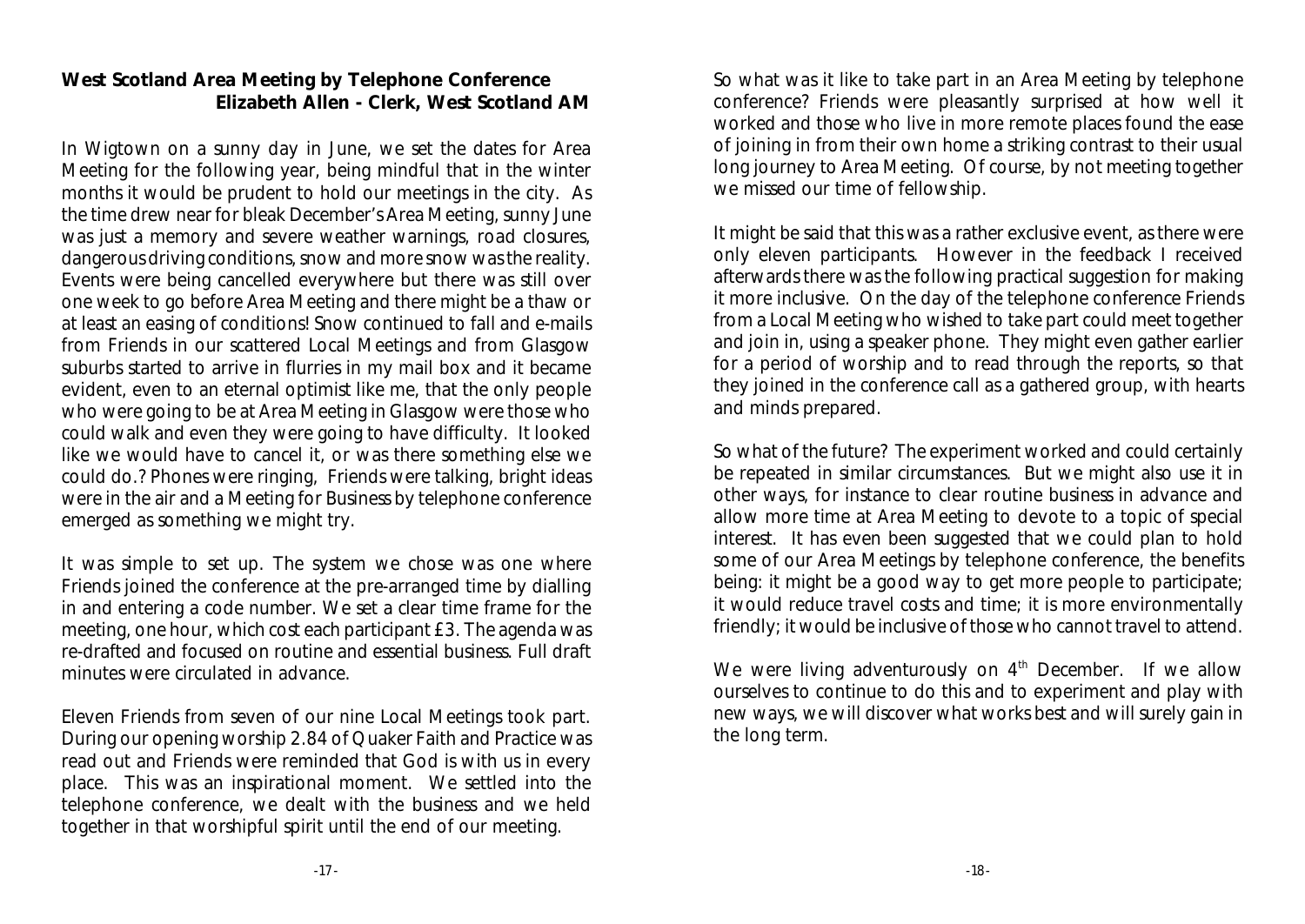General Meeting for Scotland met in the peaceful surroundings of Scottish Churches House in Dunblane for what may be the last time. This residential centre owned by Action for Churches Together in Scotland (ACTS) has been struggling financially for some years and, despite a successful appeal and physical improvements to the buildings, it seems that the plans for it to be run by a separate self-supporting charitable company have fallen through. We heard that ACTS is now urgently considering the future use of

the premises and that a paper on the possible options would be available the following week.

This could also affect Dunblane Meeting who use the premises as their Meeting House. Friends in Scotland have been actively involved in ACTS, currently providing one of the Trustees as well as being represented on the broader Members' Meeting. We heard that the options paper, when issued, would be made available by email to interested Friends and that views should be expressed to our representative, Leslie Stvhenson, prior to the Extraordinary Members Meeting planned for 6th December.

The main afternoon and Sunday morning sessions were devoted to the work of Quaker House in Brussels. Martina Weitsch, one of the Quaker representatives there, gave a broad outline of the history, governance and activities of Quaker House which was established in 1983, although work in Brussels began four years earlier. Over this time there have been eight sets of representatives and fifty interns working there.

The purpose of Quaker House is to provide a Quaker viewpoint to European institutions, both the European Community and the

wider Council for Europe. They also work closely with other European NGOs. A monthly newsletter is published and over 60 publications have been produced on different issues. The centre organises conferences and study tours, receives ad hoc visitors and provides opportunities for younger Friends through the internship programme. Further details www.quaker.org/qcea

The Centre selects projects in areas on the European policy agenda where Quakers have a distinctive viewpoint and which are not already being tackled by other NGOs - for example: peace (currently with particular reference to the Middle East); human rights; economic justice; and most recently sustainable energy. Liz Scurfield, also from Quaker House, then described in more detail one particular project on criminal justice which was started in 2004.

The concern was with the rising proportion of women in prison. Initial research was undertaken by questionnaire and a gender critique published on the new European Prison Rules. They enlisted the support of a sympathetic MEP on the Social Health and Family Affairs Committee and under her sponsorship produced a report for the Committee with 32 of their 45 recommendations being accepted. Follow up work is now being undertaken to encourage countries to adopt the recommendations.

Friends were encouraged to subscribe to the QCEA Newsletter and to become involved with the British Committee www.qceabc.org.uk which works in Britain to support Quaker House and organises conferences in its own right.

Among the normal business before General Meeting was the budget, a report from our representative on Christian Aid (we also welcomed Kathy Galloway from Christian Aid to our meeting), a proposed policy on records produced by the Archive Group, and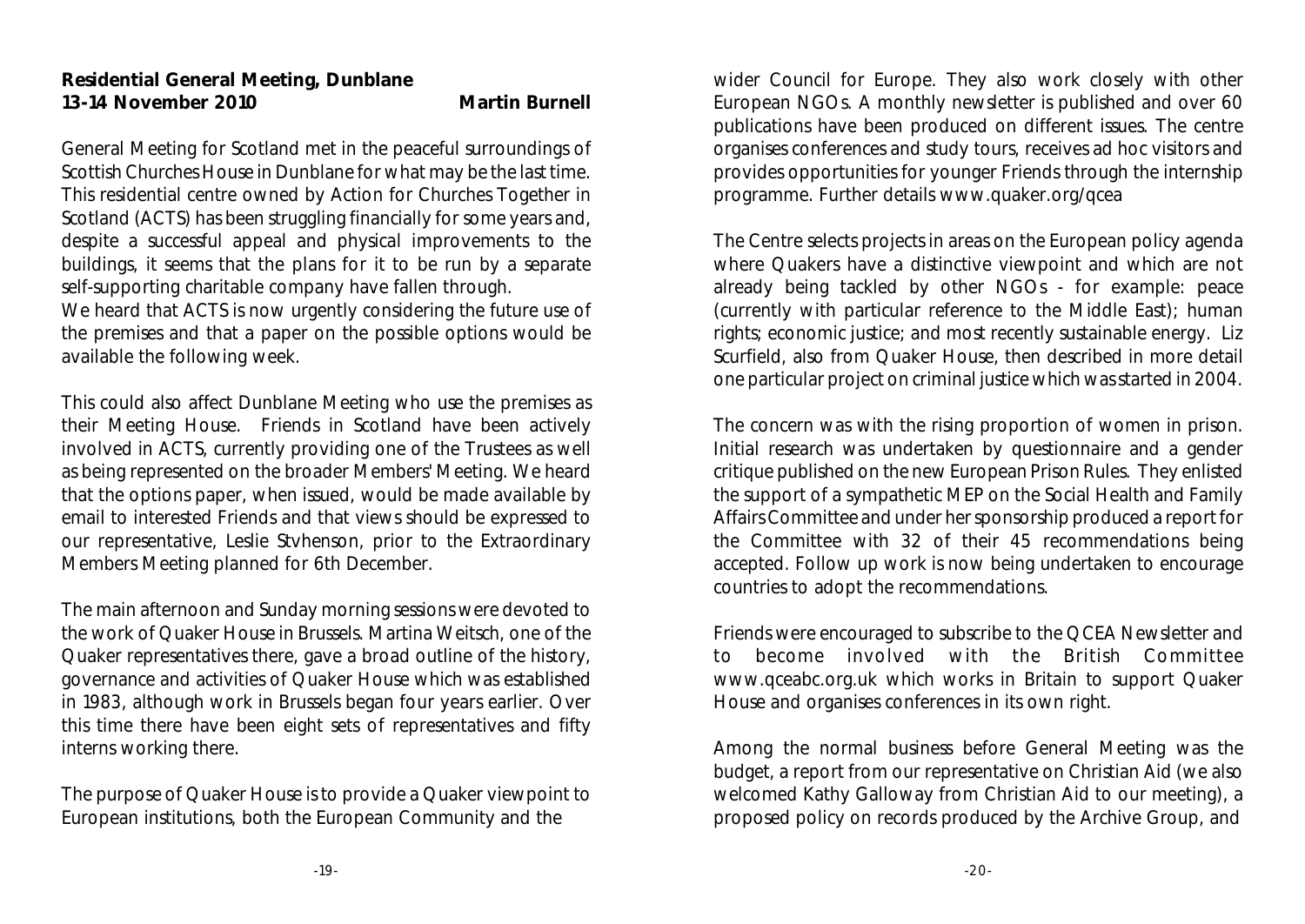a minute from North of Scotland AM on the End of Life Assistance (Scotland) Bill - Friends were left to make individual representations if they wished.





Some pictures of Leighton House, the residence for Residential General Meeting.

### **Report from your Representative Friend**

**Leslie Stevenson**

I have been acting as "Representative Friend" for just over a year now, so I guess a report back is due. I took over the role from Pamala McDougall in autumn 2009, but I have not attempted to emulate her in the number of meetings she attended with great enthusiasm. I have concentrated my efforts on the core activities of ACTS (Action of Churches Together in Scotland) in its regular Members Meetings.

Friends will have been painfully aware that much of ACTS efforts in recent years has been devoted to trying to keep Scottish Churches House in Dunblane going. I came in at a fairly late stage of this protracted process, and I confess to some bewilderment at the managerial, financial and legal complexities. Much energy, emotion and money has been invested in keeping alive the vision of this ecumenical centre for the whole of Scotland. But it has become ever more clear, especially in these times of recession, that the bookings for SCH are nowhere near enough to pay its staff, and that the various churches, who finance ACTS activities, cannot keep on pouring money into this black hole. So the Trustees of ACTS (distinct from the Members) who are responsible for running SCH have at last grasped the nettle and set a closing date in July 2011. The Members have the responsibility for selling property, and have already agreed to the sale of Mosset, one of the outlying houses. They have not yet agreed to the sale of the main building; rather bids for leasing it are being invited by April 2011 (details can be found on the ACTS website). If no viable bid is forthcoming, the likelihood is that the main property will also be put on the market.

A more positive slant on this is that our ecumenical vision need not be tied to this particular set of stones and mortar in Dunblane. All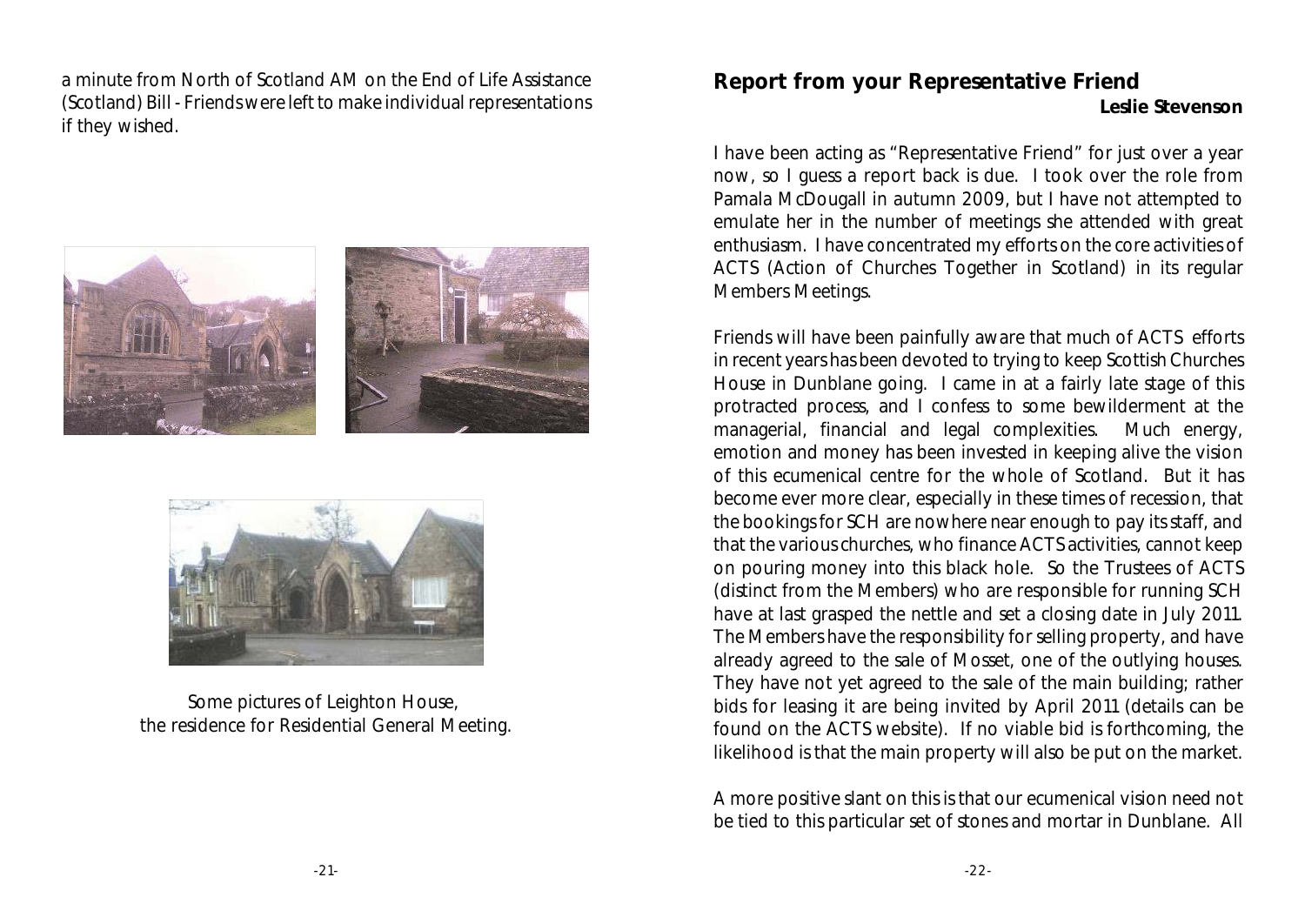our denominations have buildings and facilities that are under-used, and perhaps there is no longer need for a "neutral" common ground. It might be a positive thing for ACTS meetings and other conferences and events to move round the different parts and denominations of Scotland. And there is still the possibility that some other organization with aims in harmony with ACTS may find a use for the Dunblane complex. If a sale is effected, there should be funds available for other ecumenical uses.

Important though that is, it is not all that ACTS has been doing! There have been the regular Members' Meetings, at which I find myself seated round the table with an R.C. Cardinal or Archbishop, the Moderator, the Episcopalian Primus, various leaders of other Protestant Denominations, plus a Lieutenant-Colonel of the Salvation Army! I sometimes have a feeling of "faking it", and I have to remind them that I am not a "church leader", only a representative, since Quakers do not have leaders. I am also aware that were we to start discussing theology, or same sex marriage – which has not happened so far – we would probably encounter intractable disagreements. But we have been able to worship and pray together, and some of our most valuable meetings have been those devoted to worshipful reflection rather than practical business. Over a period of a year or more, one can begin to develop some personal relationships and friendships with the other leaders or representatives. There was a two-day event, clerked in the Quaker manner by Christine Davis, in which we discussed the example of the Australian Churches covenanting together; in this case I was more impressed by the process than the product (I didn't detect any great enthusiasm for emulating the Australian model). I also accepted an invitation from the First Minister to a reception in the Great Hall of Edinburgh Castle to celebrate the 450<sup>th</sup> anniversary of the Reformation in Scotland. This was a very splendid affair with swords on the walls, choir, trumpets, bagpipes,

 exhibition of historic documents, and speeches from Alex Salmond and the Moderator. I took the opportunity to have conversations with a Buddhist, a Muslim, a Sikh, and a pagan (in a sober Edinburgh suit!). There was an opportunity on the way out to view "the Honours" – the Crown Jewels of Scotland – free of the usual charge!

Other invitations come our way. Pamala is going to the Royal Highland Show again this year. I have been to Synods of the United Reform Church (in the Scottish Police College!), the Free Church, and the Episcopalians (the latter ending with a dinner in a posh Edinburgh hotel, with a rather over-the-top after-dinner speech, very witty but with lots of in-jokes). Such invitations are normally dealt with by GM nominations group, so if you might like to attend such an event, please let Pat Lucas know.



**Quaker Lesbian & Gay Fellowship Residential Spring Gathering at Scottish Churches House, Dunblane 8th-10th April 2011.**

The QLGF Committee decided some time ago to have this year's Gathering in Scotland to encourage established and newer members in Scotland to attend. Some Scottish members of the Fellowship have come to recent Gatherings, but even those Gatherings held in the North of England mean a long journey for many. Mary Woodward has put in a lot of work over the past few years promoting QLGF to Quakers in Scotland, so we also thought it also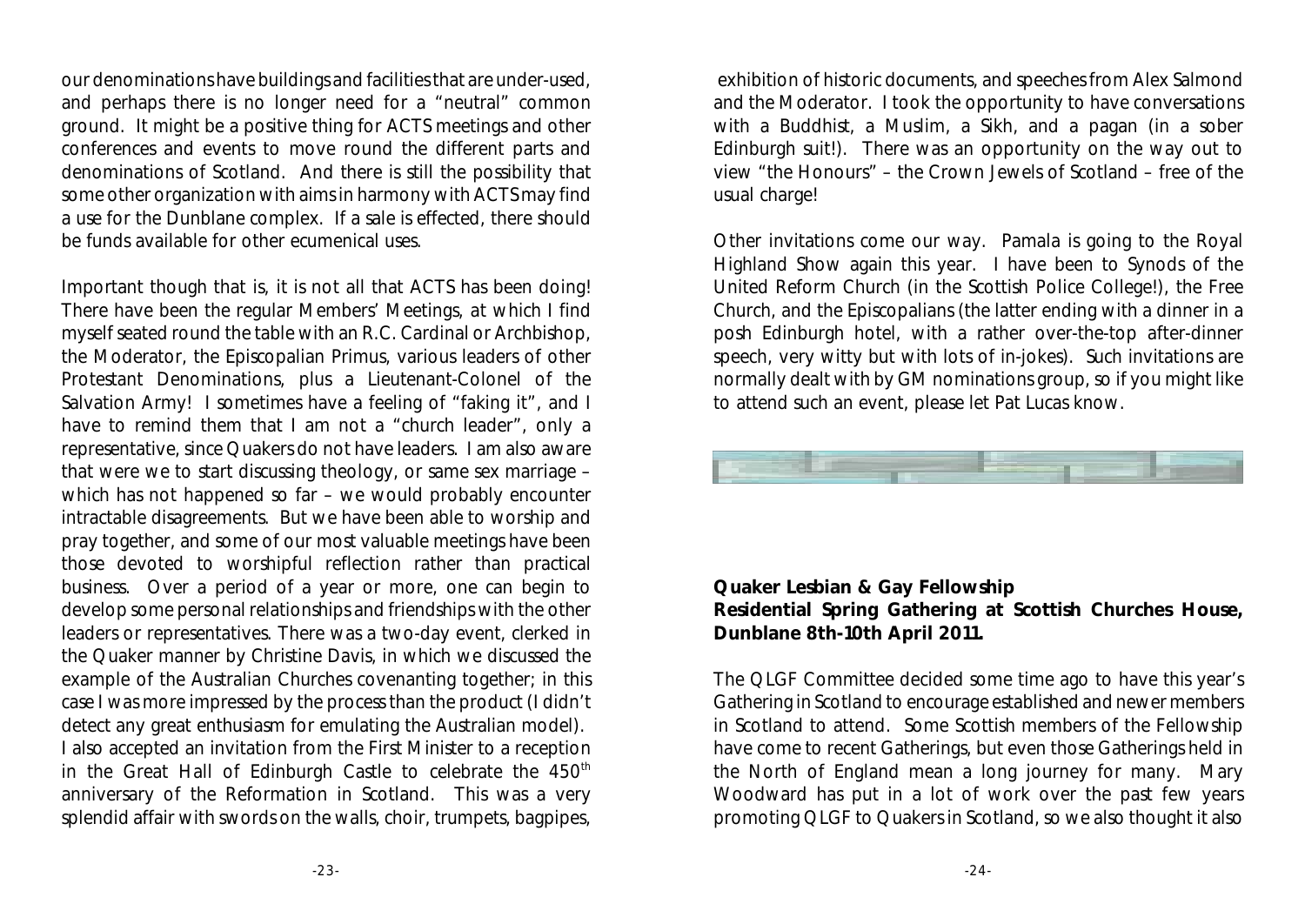was a good time to see who has responded, what their interests are and what their work in Quakers has involved. For this reason we have not yet set a full programme as we wanted to find out from members what they would like the Gathering to include.

 I have been in touch with a Scottish Friend (not a QLGF member but active in LGBT work ) to see if he could speak about working with the Scottish Parliament about introducing same-sex marriage, but his involvement is not yet confirmed.

Although the Gathering is primarily intended for QLGF members, non-members may come to the Saturday; the estimated charge for this is £20, including refreshments and lunch. Final costs will be confirmed when the programme is set.

You might be a QLGF member, an LGBT Quaker who is interested in QLGF, or a non-LGBT Quaker who is supportive of or interested in LGBT concerns for Quakers in Scotland. If so, please let me know;

- if you are interested in attending (this will not be binding, it just gives me an idea of numbers)

- any ideas you have for a subject to discuss - and any offers to help run this or any part of the weekend

In Friendship, Alistair Gault, Gatherings Officer alistair.gault@phonecoop.coop

**Meeting for Sufferings 4 December 2010**

By the time you get this yesterday's appointment of Paul Parker as Recording Clerk/CEO will be old news. But you will not have been a party to Susan Seymour's enthusiastic account of the appointment process. From twelve excellent candidates six were shortlisted and Susan said the group was strongly led to select Paul. He has impressive CVs in both Quaker and professional circles. As co-clerk to the Yearly Meeting Gathering of 2009, he is already well known to many Quakers, and as Assistant Head Teacher of a comprehensive school he attracted a glowing recommendation of his organisation and leadership abilities. He will take over at the end of May.

In a financial report, Ron Barden told us good news and bad news. Good news is that we have two large legacies which make all the difference to this year's balance. Bad news is that, but for one AM and one LM Friends are not reaching the recommended average of £150 per member, even though they have welcomed the release of this figure to aim at. Meetings are urged to ask Katie Frost to speak to them and communicate her enthusiasm about the wonderful work that Friends do, supported by dedicated and hugely competent staff.

Rex Ambler, the originator of *Experiment with Light*, wishes to retire from close involvement with Light Groups. He wishes Sufferings to consider what body might take over the administration. We were unable to think of a suitable niche, but hoped that the forthcoming weekend at Glenthorne can bring out a group willing to take over the enterprise's future.

Our main theme of the day was related to global warming - a final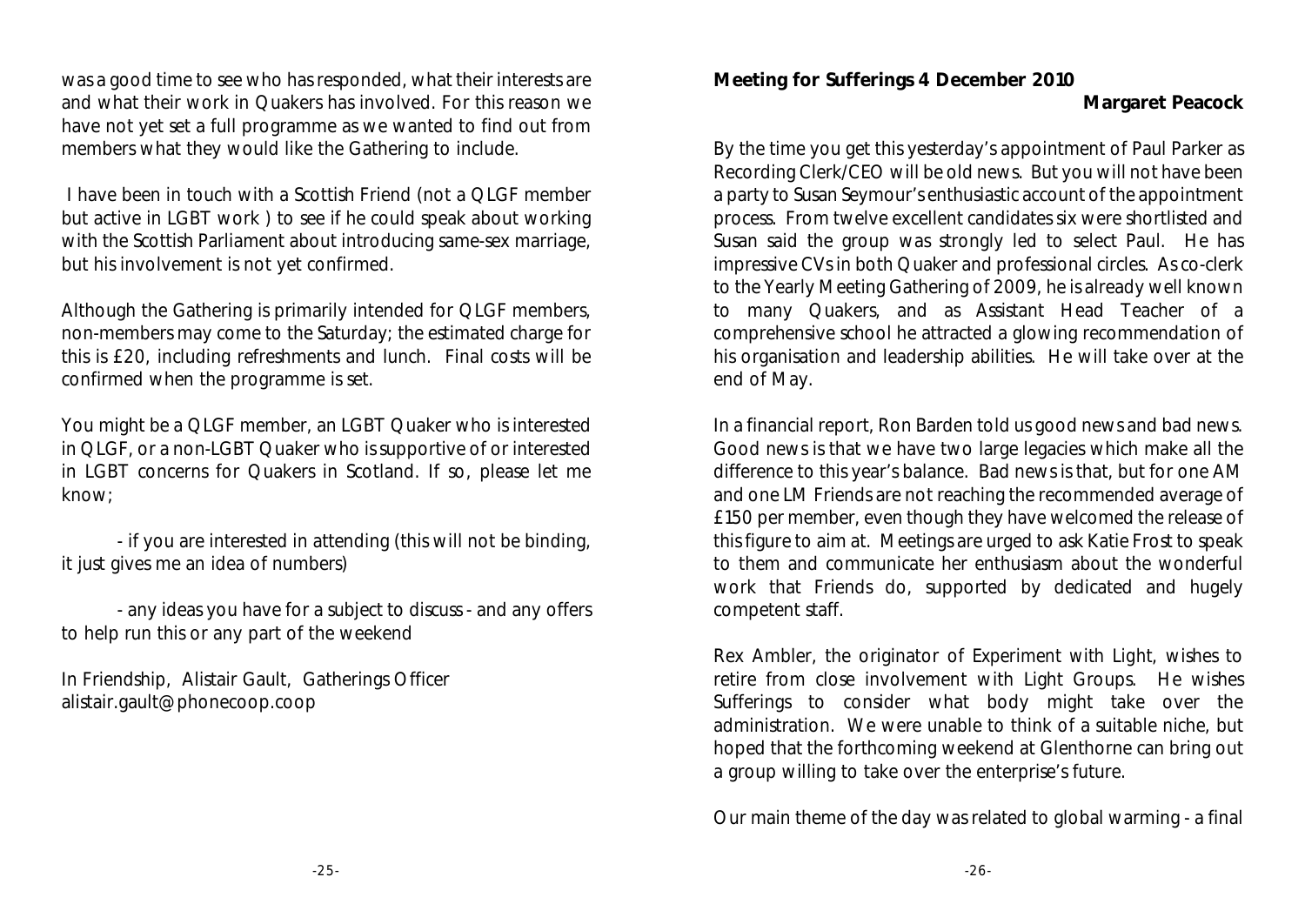look at Sustainability. We spent an hour in home groups and in plenary session listened to each other's minutes. In an inspiring and passionate introduction, Sunniva Taylor, the QPSW sustainability person, wanted us all to Act Now. Pursue imaginative initiatives; support those of others; change our lifestyle; start or join Transition Towns; and try to do things publicly as Quakers.

We are aware that mere sustainability at the present level of consumption is not enough. Neither is a successful year conforming to 1010. We have to reduce much more - eventually to zero. Otherwise, as harvests diminish, whole populations will flood across borders and war is likely.

QPSW has produced a set of helpful questions that they hope will be discussed locally and lead to useful exploration at YMG next year in Canterbury, and eventually to corporate action. One home group called for helpful hints and local ideas to be published alongside A&Q for inspiration and discussion.

Meeting for Sufferings has to report annually to YM, and we received the draft for 2010. Thus we were reminded of our residential weekend at High Leigh; our yearning for effective twoway communication with AMs; our letter encouraging a positive approach at the nuclear non-proliferation treaty review; our letter to Kenneth Clarke about sentencing policy and restorative justice; and our letter to the Border Agency regarding detention of immigrant children. The Clerk will write to Theresa May about this last item, since nothing has changed.

**Meeting for Sufferings 5 February 2011 Peter Kennedy**

We had a new Clerking team, Christine Cannon is the new Clerk, with Jeffrey Dean supporting her as Assistant Clerk. Michael Hutchinson was at the Table as Acting Recording Clerk. Paul Parker, who takes up his duties as Recording Clerk in May 2011 was present by invitation.

Before Meeting for Sufferings starts at 10am there is a 45 minute surgery where the BYM Trustees Clerks meet with Friends to answer a range of questions about their work. It was good to see eleven members of the meeting engage with the Trustees over a wide range of issues as sometimes there are only a handful of Friends there. If only some of the Friends who ask questions of the Trustees in the main sessions availed of the surgery, they would probably find themselves with much more illuminating answers!

During the opening worship, we heard about the 14-day imprisonment of Sylvia Boyes, an area representative on Sufferings from Keighley and Craven AM. During 2010, as part of the Trident Ploughshares movement, Sylvia demonstrated at the Faslane Naval base where she was arrested and subsequently fined. This latest imprisonment was the result of refusal to pay the fines imposed by the courts.

The Clerk gave the Meeting an update of action points from previous meetings. In September 2010 her predecessor, Susan Seymour, wrote to Theresa May, the Home Secretary expressing the Meeting's concern that the UK Government were imprisoning the children of Asylum Seekers along with their parents. Sufferings reps were concerned that no response had been received, although informal sounding indicate that something might be in the pipeline. Friends were invited to write to both their own Westminster MPs and Theresa May urging the Government to take action to ensure no children are wrongly imprisoned in any detention Centre.

We were informed that Rachel Rees, Head of Communication and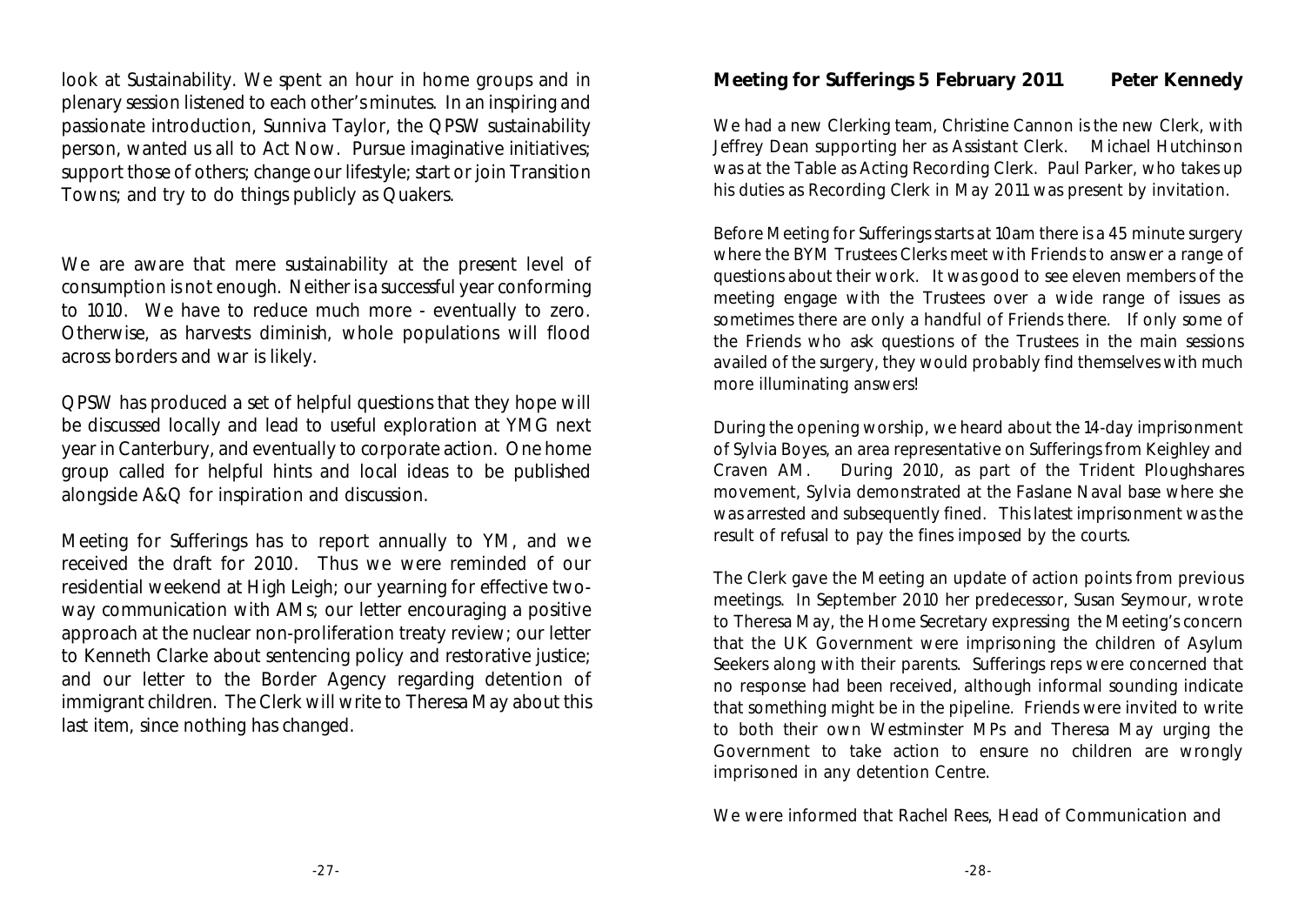Fundraising for Britain YM had resigned due to long term ill-health. The Meeting wished to offer their loving support to Rachel for her five years of service, during which time her department had developed a professional approach to fundraising and engaging with Friends.

Jonathan Fox, Clerk to the BYM Trustees, gave the Meeting an update on some of the issues the BYM Trustees had been grappling with over the last couple of months. Jonathan was able to report that BYM had managed to regain control of the lease from the defaulting tenant, with all rental incomes paid up to the end of December 2010. Following a tendering process, a new tenant had been secured with a new lease for 125 years in its final stages of negotiation. The property is to be used as student accommodation.

Friends asked the Trustees questions on the following issues :

\* the possible use of development of the 'airspace' above the existing Friends House – this has previously been explored and found not to be viable;

\* the impact of the recent disposal of BP shares – these were sold at a loss on the advice of the Investments Group of Quaker Finance and Property Central Committee who were acting on previously agreed criteria. Trustees intend to look at what changes might be needed ;

\* the possible use of volunteers in carrying out some administrative tasks – the Acting Recording Clerk said they had to be careful not to use volunteers to carry out tasks which would normally be undertaken by paid staff;

\* 'Relationships' – the Clerk to Trustees spoke about the work the Trustees proposed to take in regard to the Triangular Relationships between themselves, the Recording Clerk, and Management Meeting (the heads of Departments of the Centrally managed work);

\* the refurbishment of the Large Meeting House at Friends House – plans are being drawn up at the moment and the final decision on

whether to proceed with this project will be made in July 2011;

Marigold Bentley of Quaker Peace and Social Witness introduced a series of papers related to the thorny and emotive issue of Boycott/Divestment/Sanctions against Israel to protest against that country's treatment of the Palestinians. Initially one hour had been pencilled in for consideration of this issue. The planning group had vastly underestimated the amount of interest this issue could generate.

 After several contributions it was evident that the Meeting couldn't unite on the proposed action we were being asked to take, though we did agree to the following:

\* Reaffirming the BYM commitment to the EAPPI programme

\* To support EAPPI calling for proper labeling of settlement goods from the occupied Israeli territories

We agreed to encourage Friends' Meetings to consider an economic boycott using the documents – available from local Meeting for Sufferings reps, or the Recording Clerks Office at Friends House.

Chris Skidmore, Clerk to YM Agenda Committee introduced a flavour of what Friends attending the Yearly Meeting Gathering in July/August at the University of Kent at Canterbury could expect. We considered Future Patterns of Yearly Meetings agreeing to a proposal that would see residential events taking place every third year, with London based Yearly Meetings alternating between being held in early May in year 1 and late May in year 2. This is a change from current cycle of residential events every two years and will come into effect from YM2014.

Friends considered, in both Home Groups and plenary session, the final report of the Review Group for Meeting for Sufferings and the BYM Trustees which will go to Yearly Meeting this summer. The most radical proposal is for a decrease in the size of Meeting for Sufferings from